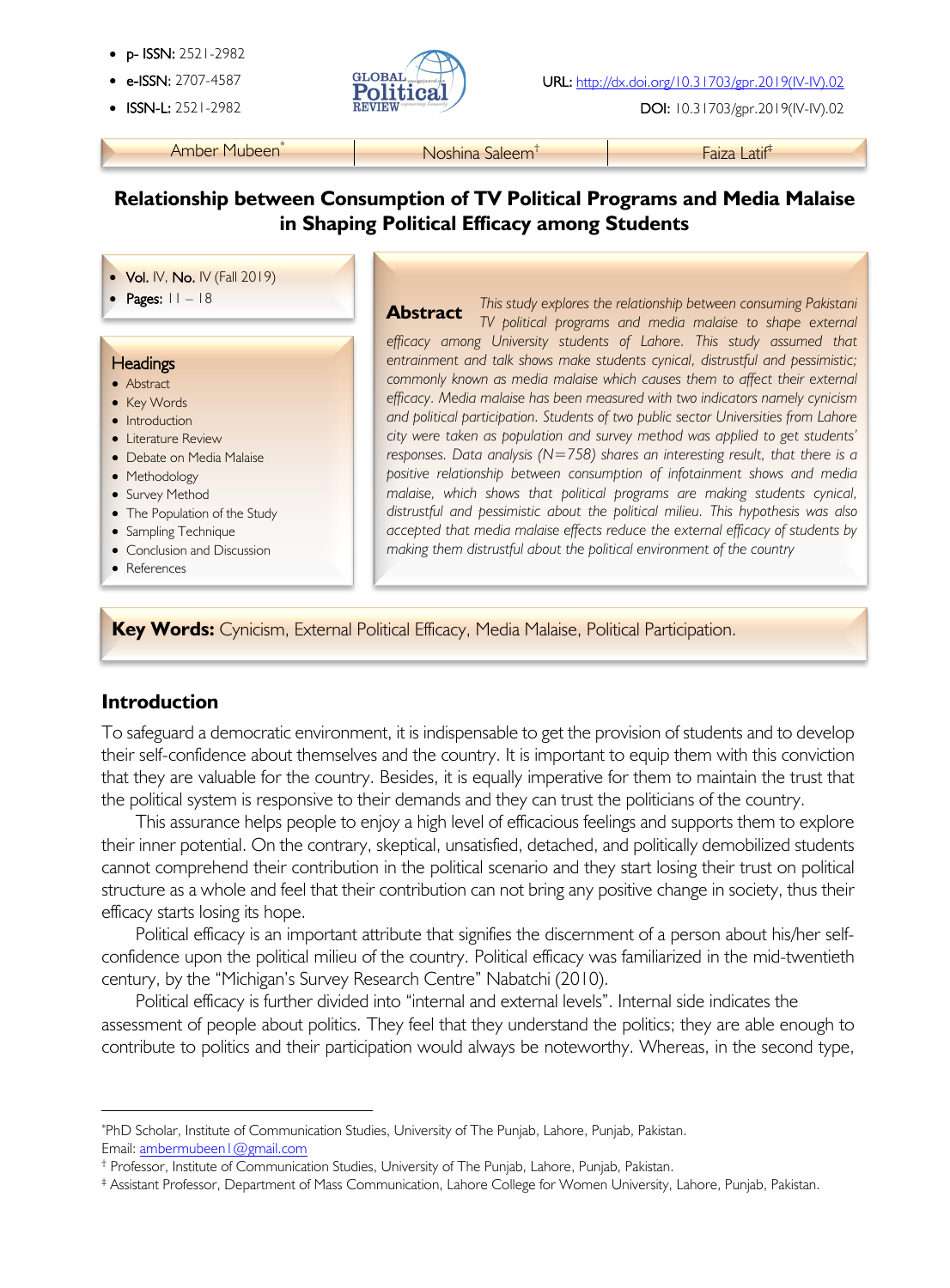people develop their trust in political structure as a whole and believe that politicians are reactive and responsive to their needs (Lee, 2005).

Political information is also considered as an essential feature to develop different political attitudes. Efficacy urges people not only to become an active participator in the democratic environment but also to seek information related to the country which leads them to pursue different tools of media for gratifying this need.

Political programs can serve this purpose to a great extent which is evidence of their growing popularity with every passing day. Political programs have become a compulsory part of every news channel and hosts of these programs are treated as celebrities. They are discussed and ranked by the public as well. Political programs help to cultivate and foster the composure of an individual about politics and let him make a mental sketch about his abilities.

Gurevitch, Coleman and Blumler (2009) also share in this regard that television watching and political pictures are mutually exclusive. Television offers a raw material about politics but it is packaged by television, which helps to construct a perception of reality.

Programs of Television and its exposure affect the self-confidence of viewers and they start viewing the political environment accordingly. Television news channels present countless stories in a day. In Pakistan, currently, more than 80 channels are on-air which present different formats of political programs. In Pakistan, infotainments cum satirical shows have received immense popularity in a short period and people seem more grabbed and fascinated by these shows. This acceptance makes it important to evaluate the status of talk shows in a detailed manner but we find rare studies to address this point. By keeping this literature gap in mind, this study undertakes that political programs are producing negativity and pessimism among students which not only causes to reduce their participation tendency but also decreases their political efficacy. By deploying the survey method, the study looks into these programs to create media malaise and its effects to decrease the external efficacy of students.

#### Hypotheses

H1: The more people watch political talk shows, the more they develop media malaise effects.

H2: The more people watch political infotainment shows, the more they develop media malaise effects.

H3: Media malaise effects reduce the level of external political efficacy of students.

#### Literature Review

Political attitudes are one of the most important determinants of democracy. The notion of political efficacy has got worldwide recognition, presented the first time in the USA by Campbell, Gurin, and Miller during "national elections" (Sohl, 2010). It is considered as an assessment or sentiments of a person regarding politics, in which he believes that he has the potential to influence the political procedure and his activities are important and vigorous to make a visible change in society (Craig and Maggiotto, 1982).

Political efficacy is divided generally in the domains of internal and external". Adnerle (2010) clarifies by sharing that internal level mirrors the sentiments of an individual about his conduct and practices in society and he understands that his actions will be viewed as fair and he can impact politics. External level shares the individuals' conviction that the political format and government is responsive to his requirements and needs. Sharoni (2012) also reinforces that "internal and external political efficacy" are respectively associated with each other with a range of facets of political culture. Internal efficacy is linked with engagement, political knowledge, and interest, whereas external efficacy is likely to affect voting turnout, confidence, and trust in government.

Efficacious person is mostly a keen observer and tries for surveillance of political information. For this purpose, he has a reliance on media. Television is one of the significant communication tools and it contains an assortment of political stories. Ceron and Memoli (2015) take media as a focal point which helps residents to accumulate and pick political information to develop their behaviors accordingly. Therefore, it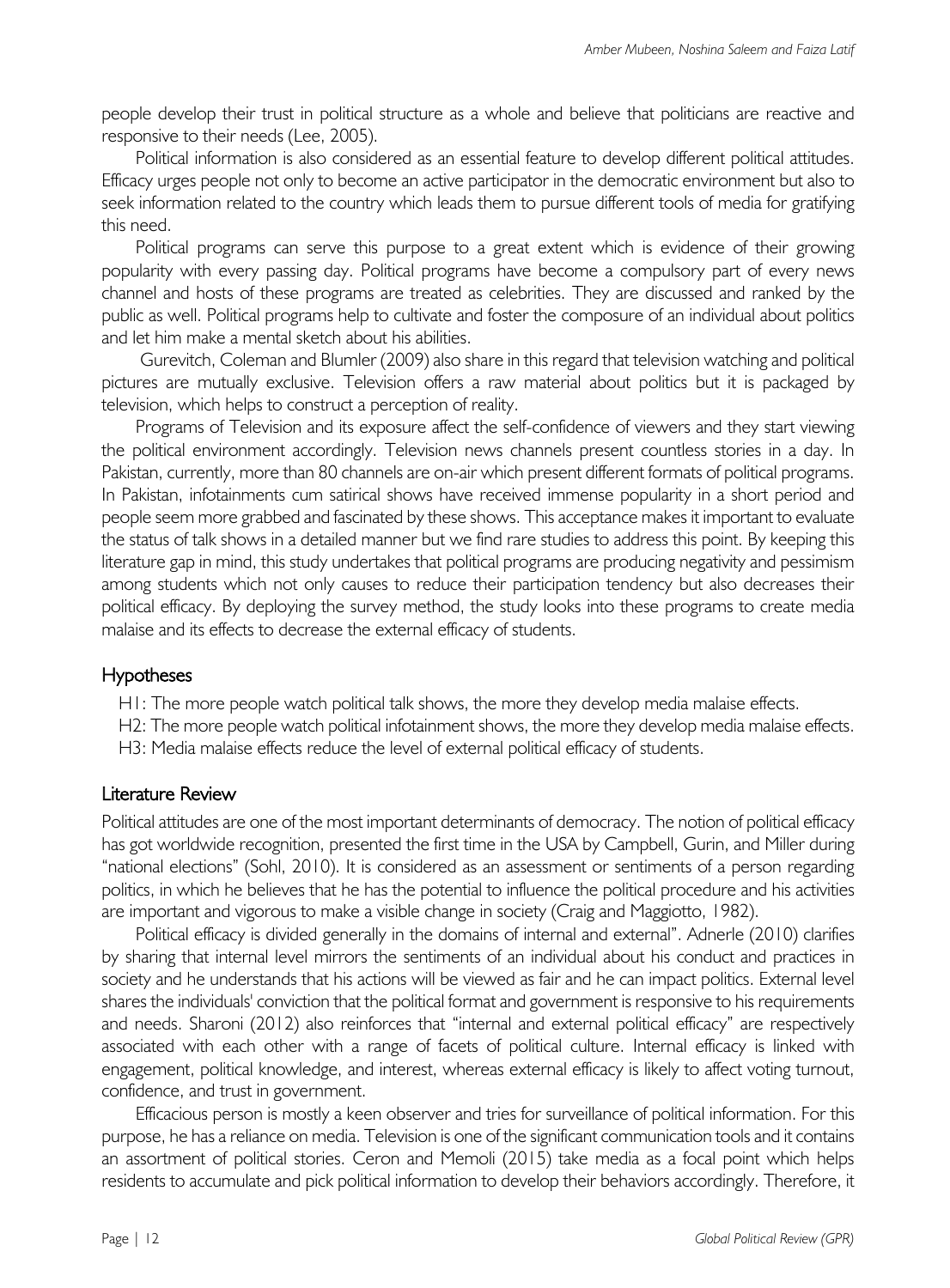is essential to evaluate the TV Programs to know their role to fulfill their social duty or sabotaging the social structures of society.

Talk shows in Pakistan have become very popular among youngsters and its anchor-persons are treated as celebrities. Their programs, content and their affiliations are discussed by people. Besides, talk shows, infotainment shows have gained utmost popularity by people. Due to its comedy, music, satire, and mimicry, people take more interest in it and prefer to watch it as they find it as a less loud and a source of entertainment. That's why infotainment shows have created a hype in a short time and are quite popular among youngsters.

It is also evident from the literature that political talk shows have the potential to develop political efficacy. An informed person always has a better choice in front of him and he can be in a better position to develop his opinion. Idid, Ahmed, and Souket (2017) also believe political behavior including political efficacy is backed by news and political information consumed by television.

This factor makes it more significant to observe the role of political programs that have received utmost popularity among youngsters and to apprehend the content in shaping political attributes.

#### Debate on Media Malaise

Discussion on "media effects" has always been a disagreed point in literature as it offers many contradictions and inconsistencies. Media has been a source of information but it is often accused of creating pessimism among people known as media malaise. Media malaise claims that media is discouraging people through its negative coverage of political activities, making youngsters reluctant to participate in politics.

Curran et al. (2014) argue that in literature, there are inexplicable arguments, and media is mostly held responsible to disengage people, while the other group supports the contribution of media and acknowledges it as painting political trust. Peri (2004) shares in this debate and argues that television is accountable for weakening democratic performance of citizens and this tendency leads to democratic crisis

Robinson (1976) was of this view that reporting during the post-Watergate period by American media cultivated negative and feelings of vulnerability and pessimism among voters and their trust was also shattered particularly if they were dependent on media. These pessimistic is particularly created if media reports strategic stories by replacing or overlooking substantive issues.

Entertainment media is equally held responsible in this regard. Most of the time, this segment is ignored as it is taken as a harmless medium. Infotainment shows are creating satire and comic segments and mimicry of politicians is a common and routine segment. This act can also cause to reduce political efficacy and to create pessimism among youngsters as they are likely to believe that politicians are unreal and dishonest so they are not trustworthy. When these youngsters observe the same politicians to be a part of the political set up, they get injected.

This picture shows that efficacious feelings are always more vulnerable to television exposure as its content can reduce or elevate the levels of efficacy especially of young people who actively consume the content and are in surveillance of information. This situation gives prominence to television content as it can affect the political attitudes of youngsters. This study has taken cynicism, political participation as an indicator of media malaise and deploys survey method to find out the relationship between variables.

## **Methodology**

#### Survey Method

This study selects quantitative methodology to get quantitative data and the survey method was deployed to serve this purpose. A structured questionnaire was adapted from already developed scales with some required changes.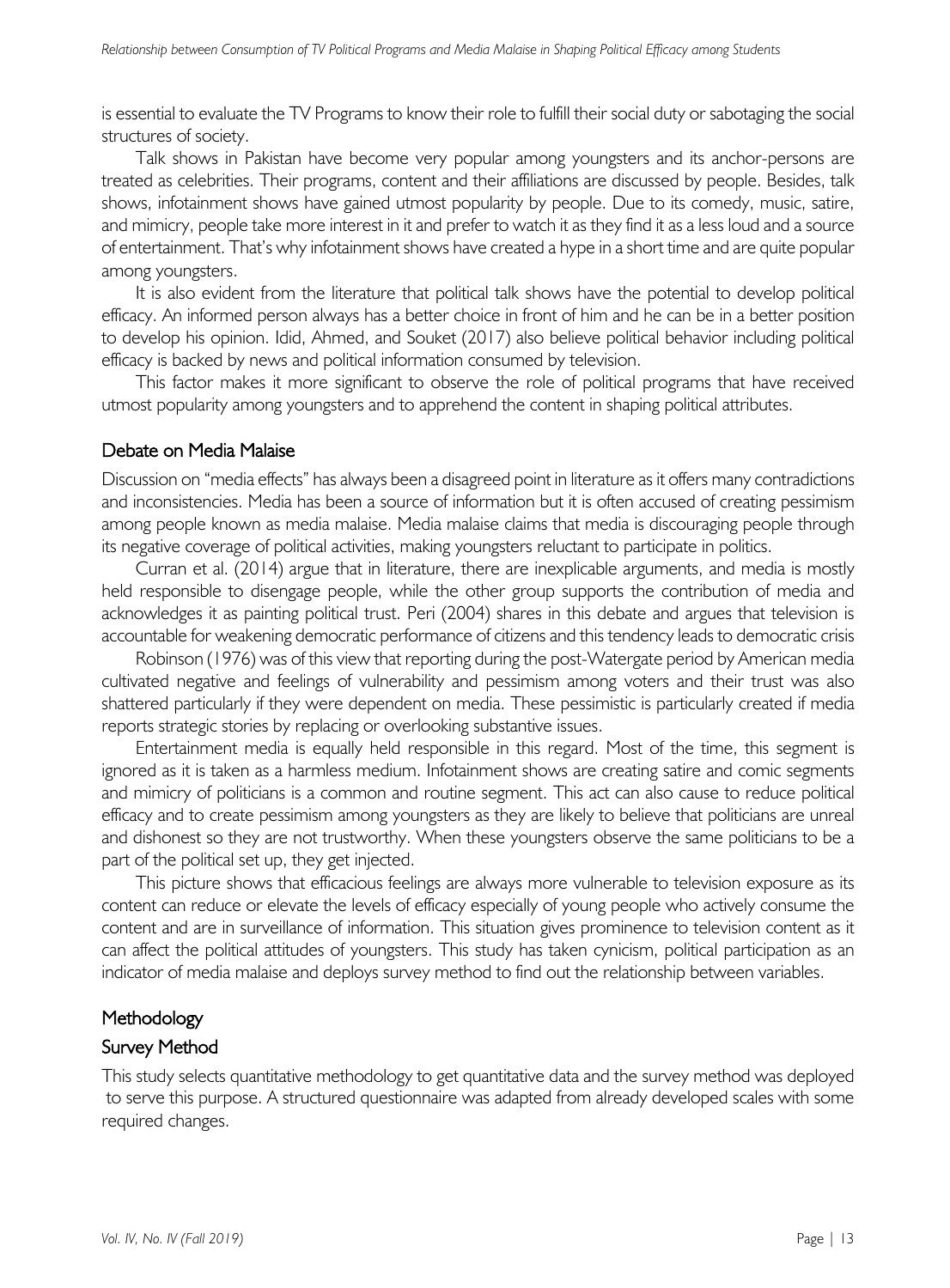# The Population of the Study

Students of public sector Universities of Lahore were chosen as a population of this study.

## Sample Size

A sample of  $(N=758)$  was taken for this study. All those questionnaires were discarded which were incomplete or had missing values.

# Sampling Technique

Two public sector Universities of Lahore were selected, namely "University of the Punjab (PU) and The University of Engineering and Technology, Lahore. By deploying purposive sampling technique, only those students were selected who were enrolled in The Faculty of Behavioral and Social Sciences and Faculty of Natural Sciences, Humanities and Islamic Studies of these Universities. Social sciences departments of selected Universities were purposively chosen because students in this discipline study the social systems, society, and connection among people which helps them to watch and interpret the media differently.

By using purposive method, those students from these faculties were selected, who have exposure to political programs of news channels. Students were asked some basic questions to assess their political interest and inclination to watch political talk shows. The questionnaire was given just to those students who showed political interest and they were also viewers of political programs.

# Operationalization of Key Variables

Key variables were operationalized as the following

# Viewers' Consumption

Viewers consumption refers to the approximate time of television exposure on daily basis. Viewers consumption was operationalized to the total number of approximate hours; a student is exposed to watch political talk shows in a day or a week.

## Political Efficacy

Political efficacy is considered as an assessment or sentiments of a person regarding politics, in which he believes that he has the potential to influence the political procedure and his activities are important and vigorous to make a visible change in society (Craig and Maggiotto, 1982). While sharing about two levels of efficacy, Adnerle (2010) clarifies that the external level shares the individuals' conviction about political format and the government's responsiveness to his requirements and needs.

Internal efficacy for this study includes the confidence and trust of a student over the government institutions and the responsiveness of officials. Items to measure this dependent variable were selected from Niemi, Craig, and Mattei (1991) with few modifications.

# Political Cynicism

While defining the concept of cynicism, Cappella (2002) defines cynicism as the "absence of trust". In this study, cynicism refers to the distrustful of students over political mielie and government officials of Pakistan. Items proposed by Pinkleton, Austin and Fortman (1998) were taken in this study for measuring Political cynicism with few modifications.

## Political Participation

This indicator included different items to assess conventional and unconventional modes of participation by asking students about partaking in a strike or boycott, writing letters to politicians or media persons,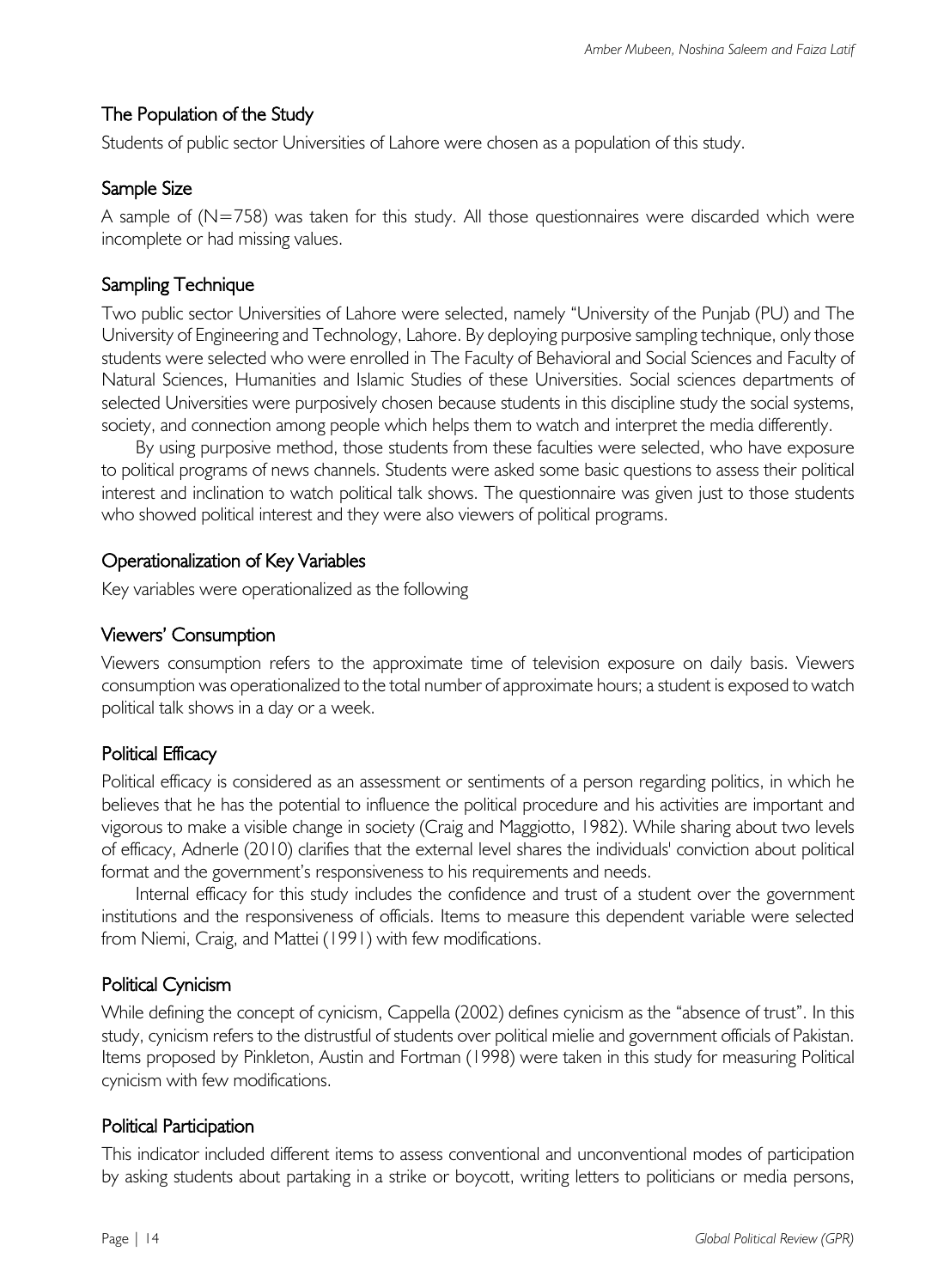approaching any politicians, participating in students' societies, discussing politics with friends, and activeness on social media.

#### Data Analysis

Table I. Pearson Product Moment Correlation Between Consumption of Talk Shows and Media Malaise

| <b>Consumption of Talk Shows</b> |      | Media Malaise |
|----------------------------------|------|---------------|
| Pearson Correlation              |      | .048          |
| Sig. (2-tailed)                  |      | 184           |
| $\mathbb{N}$                     | 758s | 758           |

Pearson product moment correlation was applied to explore an association between watching talk shows media malaise representing hypothesis 01. Findings share no relationship between both variables as P=.184. which showed that these shows are not creating pessimism, cynicism, or frustration among selected University students. Besides, it is also not affecting their inclination to participate.

Table 2. Pearson Product Moment Correlation Between Consumption of Infotainment Programs and Media Malaise

| Consumption of Info Programs |     | Media Malaise |
|------------------------------|-----|---------------|
| Pearson Correlation          |     | .086          |
| Sig. (2-tailed)              |     | .018          |
| $\mathbb{N}$                 | 758 | 758           |

*Correlation is significant at the 0.05 level (2-tailed).*

This table showed a positive relationship between both variables against hypothesis 02, (at a significant level as P=018) which explains that the more people watch infotainment they more they are likely to get media malaise. This hypothesis is accepted that students of selected universities are more likely to develop media malaise from infotainment programs. They get cynical and pessimistic feelings as a result of watching such programs.

Table 3. Pearson Product Moment Correlation Between Consumption of Political Talk Shows and External Political Efficacy

| Consumption of Pol. Programs External Efficacy |     |       |
|------------------------------------------------|-----|-------|
| Pearson Correlation                            |     | 069   |
| Sig. (2-tailed)                                |     | ، 105 |
| $\mathbb{N}$                                   | 758 | 758   |

This Table displays no relationship between watching political shows and external efficacy as  $P = .057$ . it shows that talk shows are not affecting the trust of students over politicians and their responsiveness.

Table 4. Pearson Product Moment Correlation Between Consumption of Infotainment Programs and External Efficacy

| Consumption of Info Programs Ext Efficacy |     |       |
|-------------------------------------------|-----|-------|
| Pearson Correlation                       |     | 177** |
| Sig. (2-tailed)                           |     | .000  |
| $\mathbb N$                               | 758 |       |

*Correlation is significant at the 0.05 level (2-tailed).*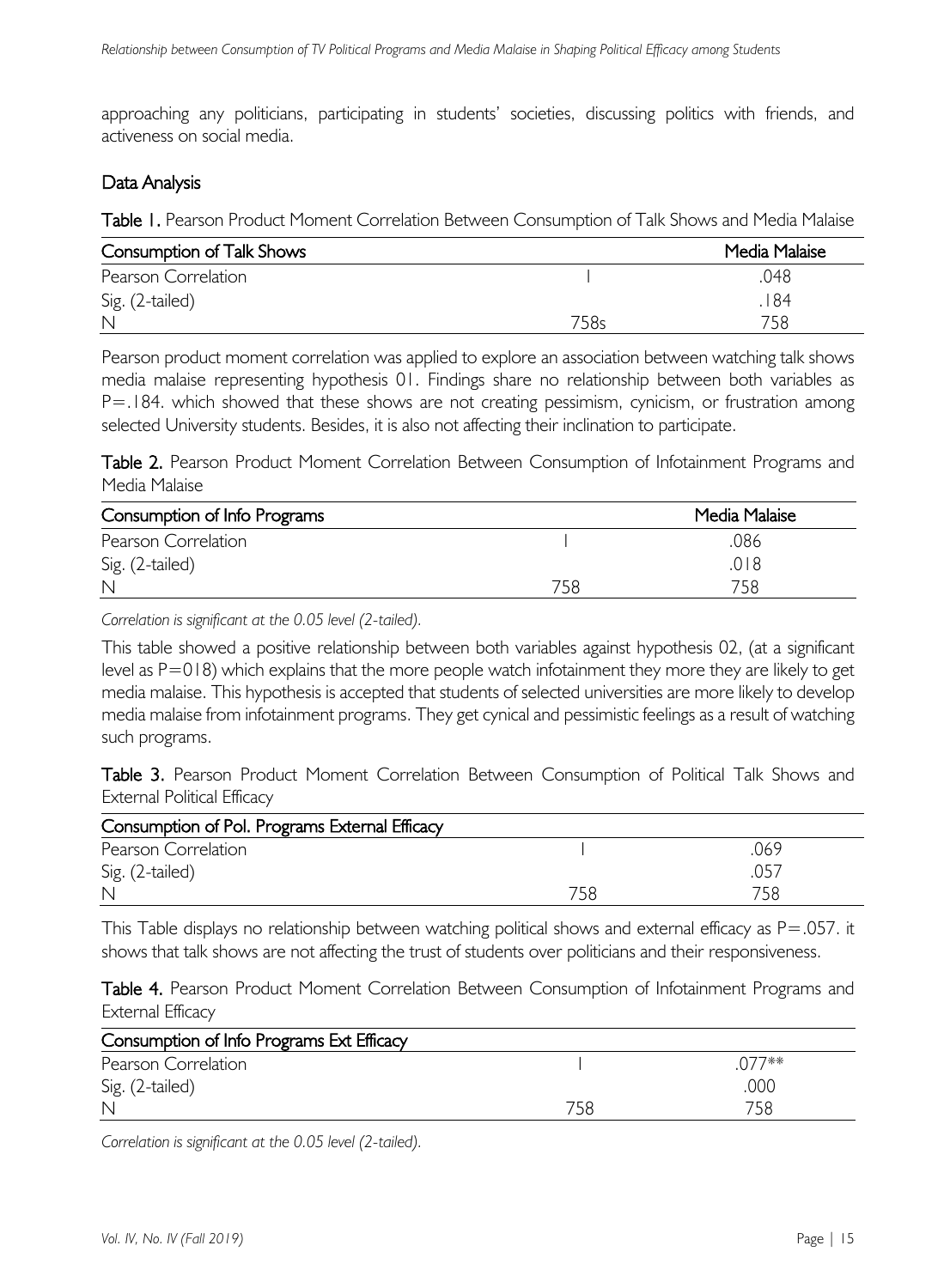This table shows a connection between consuming infotainment shows and external efficacy (at a significant level as P=000), which shows that infotainment programs play an important role in lessening the external efficacy of students and their trust in political responsiveness of government and politicians' splinters. They get dejected with the politicians and start believing that politicians are not familiar with their problems and can not help them in solving their issues.

|  | <b>Table 5.</b> Pearson Product Moment Correlation Between Media Malaise and External Efficacy |
|--|------------------------------------------------------------------------------------------------|
|--|------------------------------------------------------------------------------------------------|

|                     | Media Malaise | External Efficacy |
|---------------------|---------------|-------------------|
| Pearson Correlation |               | $608**$           |
| Sig. (2-tailed)     | .000          |                   |
| $\mathbb N$         | 758           | 758               |

*Correlation is significant at the 0.05 level (2-tailed).*

The third hypothesis was accepted as this table identified a positive relationship between both variables (at a significant level as P=000). Relationship's strength is large as its value is .60. This hypothesis was accepted that students with malaise effects experience low external efficacy. It adds an important dimension in literature which makes it more significant to explore the content of political programs vigilantly as these programs can affect the political attitudes of students towards any certain direction.

## Table 6. Consumption of Current Affairs Talk Shows

|                         | Frequency | Percentage |
|-------------------------|-----------|------------|
| Multiple times in a day | 70        | 9.2        |
| 6-7 days in a week      | 99        | 13.1       |
| 3-5 days in a week      | 172       | 22.7       |
| I-2 days in a week      | 167       | 22.0       |
| Sometimes in a week     | 719       | 28.9       |
| Never                   | 31        | 4.1        |
| $N = 758$               |           |            |

*\*= values in table show percentages.*

This table showed the consumption patterns of students to consume talk shows. Table shows that 9.2%, watch political shows multiple times in a day, 13.1% (99) watch 6-7 days in a week, 22.7% (172) watch 3-5 days in a week, 22.0% (167) watch these shows 1-2 days in a week, whereas 28.9% (219) watch sometimes in a week, while 4.1% (31) expressed that they do not watch political shows.

|                         | Frequency      | Percentage |
|-------------------------|----------------|------------|
| Multiple times in a day |                | 18.        |
| 6-7 days in a week      | 194            | 25.6       |
| 3-5 days in a week      | 43             | 18.9       |
| I-2 days in a week      | 152            | 20.1       |
| Sometimes in a week     | 8              | 15.6       |
| Never                   | $\overline{A}$ | .8         |

*N=758* 

*\*= values in table show percentages*

This table showed the consumption patters of infotainment shows and shares that 25.6% watch infotainment programs 6-7 days in a week, 20.1% watch 1-2 days in a week. 18.1% watch these shows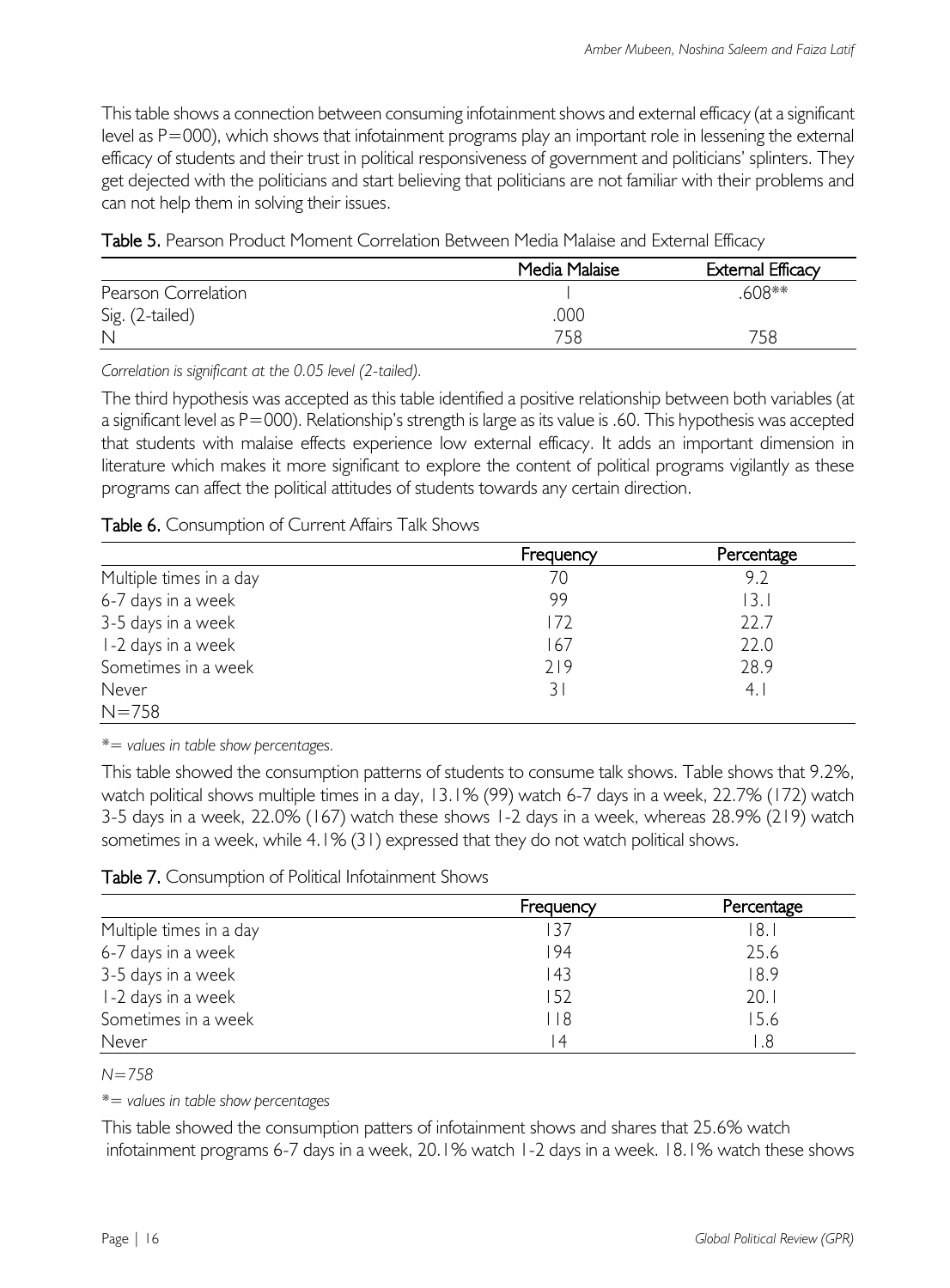multiple times in a day. Whereas 15.6% (118) watch them sometimes in a week while 1.8% do not watch them.

## Conclusion and Discussion

This study aimed to explore an evolving concept of media malaise. Despite this fact that television is a powerful source of information, its role is still under attack. This study aimed to examine the political shows to develop media malaise. It was assumed in the study that political programs create pessimism, and make students cynical which leads them to disassociate with political activities. Furthermore, this pessimism lessens their self-confidence and their trust in themselves is weaken. They also become skeptical about politicians and political set-up and start believing that the political environment is not responsive to their needs. This kind of feeling makes them restricted and they become less interested to pay any contribution to the progress of their country.

Three hypotheses were developed for this study to explore the shared assumptions. The first supposition was not confirmed and it showed that there is no connection between watching of political talk shows and media malaise as "Pearson product moment correlation" did not share association (P=.184) between both variables. It shows that talk shows do not create any negativity, pessimism, and distrustfulness among students, and no media malaise is created by consuming them (Table 4.1). While the second supposition of the study was confirmed and a positive relationship was found between media malaise and entertainment shows at a significant level (as  $P=018$ ) with a strength of the relationship having value is .08 (Table 4.2). This finding is significant and it adds an interesting direction in literature which states that entertainment shows develop pessimistic feelings among its viewers. Entertainment shows are mostly assumed as laughter therapy and people make fun of politicians and this format seems less vulnerable. On the other hand, current affairs talk shows are assumed to more vulnerable to democracy because of its obvious and loud discussion and portraying political disputes. Therefore, this finding gives an important hint and makes it important to observe the role of entertainment shows along with current affair shows. This finding is in line with Putnam (2000) as he also feels that entertainment shows are a major reason for the decline in political activities. He relates a decline in social capital, less turnout of students, and their disengagement with politics with these shows.

Data showed no connection between watching political talk shows and external efficacy as P=.057. but it showed a connection between infotainment shows and external efficacy (at a significant level as P=.000), which indicated that these shows are reducing the trust of students on politicians and government officials. Their trust is shattered about the responsiveness of officials as they believe that they cannot help them in either way.

The third supposition that less external efficacy would be observed among students with media malaise effects was accepted at a significant level as  $P=000$  (Table 4.5). It shares that students who develop negativity, distrust, and disparagement from these shows, their external efficacy also reduces. Their trust in the responsiveness and vigilance of government is shattered and they deem this system as a ragged. This result provides a strength to Robinson who also accuses entertainment media for creating negativity among people which causes to decrease social capital and efficacious attitudes.